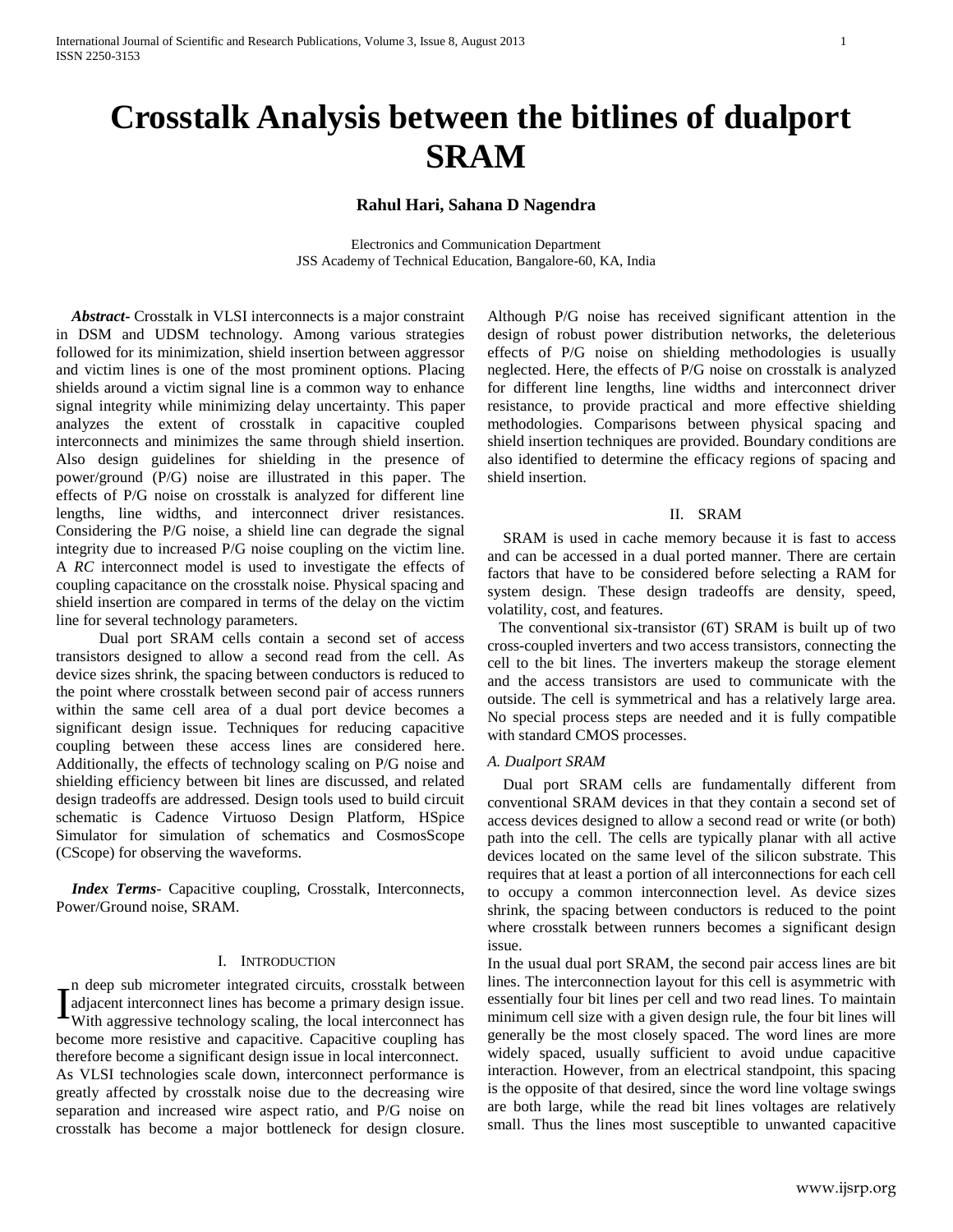coupling are read bit lines closely spaced to another line, usually a write bit line.



#### *B. Coupling noise in SRAM*

 Crosstalk is any phenomenon by which a signal transmitted on one circuit or channel of a transmission system creates an undesired effect in another circuit or channel.

The increased integration density raises the noise level due to inter-signal coupling (capacitive crosstalk) and it can be of two types.

- $\triangleright$  Bit line-to-bit line coupling
- $\triangleright$  P/G noise to bit line coupling

This problem is aggravated in dual port devices which have at least one second pair of access runners within the same cell area. The bit lines of dual port SRAM are modeled as a capacitive – resistive (RC) model. Bit line capacitive coupling causes small coupling voltages on adjacent bit lines, which influences proper sense amplifier operation.



# *C. Crosstalk noise reduction techniques*

 Several techniques can be used to mitigate the effects of crosstalk noise in high complexity integrated circuits. Increasing the physical distance between the aggressor and victim lines can reduce the coupling capacitance and resistance between adjacent lines. The reduction in crosstalk capacitance is approximately inversely proportional with the increase in spacing. The resistance, however, is not significantly reduced with increasing distance since the resistance is not a long range phenomenon. To reduce the resistance, additional return paths should be provided for the current to flow.

Inserting shield lines between the aggressor and victim lines reduces the capacitive and resistive coupling between adjacent blocks. Shield insertion significantly reduces capacitive coupling between the aggressor and victim lines because capacitive coupling is a short range phenomenon and is significantly reduced in non-adjacent lines. Shield insertion moderately reduces the resistance due to the current return path formed by

the inserted shield line for both the aggressor and victim lines. The difficulty in forcing the current return path complicates the inductive shielding process.

Active shielding is another shielding technique in which the shield line switches depending upon the switching pattern of the adjacent bus lines. Capacitive (inductive) coupling is reduced with active shielding when the shield line is switched in the same (opposite) direction as the signal line. The switching activity of the shield lines should therefore be tuned to the switching pattern which is different for non-dominated and dominated interconnects lines. The primary drawback of active shielding is increased power consumption and additional area of the logic circuitry controlling the active shield lines. Furthermore, process and environmental variations may unexpectedly affect the signal arrival times, degrading the efficiency of active shielding. Sizing the buffer driving the aggressor and victim lines is another technique to reduce crosstalk noise. The effective conductance of the driver increases with larger drivers. For the victim line, a larger driver can be used to maintain the victim line at a constant voltage by increasing the driver conductance. For the aggressor line, using a smaller driver decreases the crosstalk noise since the signal transition is slower due to the increased time constant, decreasing the induced noise on the victim line. Proper sizing of the driver on the aggressor and victim lines can therefore produce lower crosstalk noise. This technique is however subject to delay constraints since a smaller driver increases the gate delay. Wire sizing can also be used to modify the line resistance, coupling capacitance, line-to-substrate capacitance, and self-inductance.

#### III. IMPLEMENTATION

The implementation was done for a dual-port 128X4 SRAM array. Each SRAM cell is a combination of precharge circuit, 8T-SRAM bitcell and a sense amplifier. This array is accessed with the help of a multiplexer. The bit lines and the shield lines are modeled using RC-model considering the resistance of each line and the capacitance between the lines. Since the mutual inductance is almost nil for very small separation, RC model is considered instead of RLC. The measurements were taken for different widths, sizes and lengths of bitlines and shieldlines.

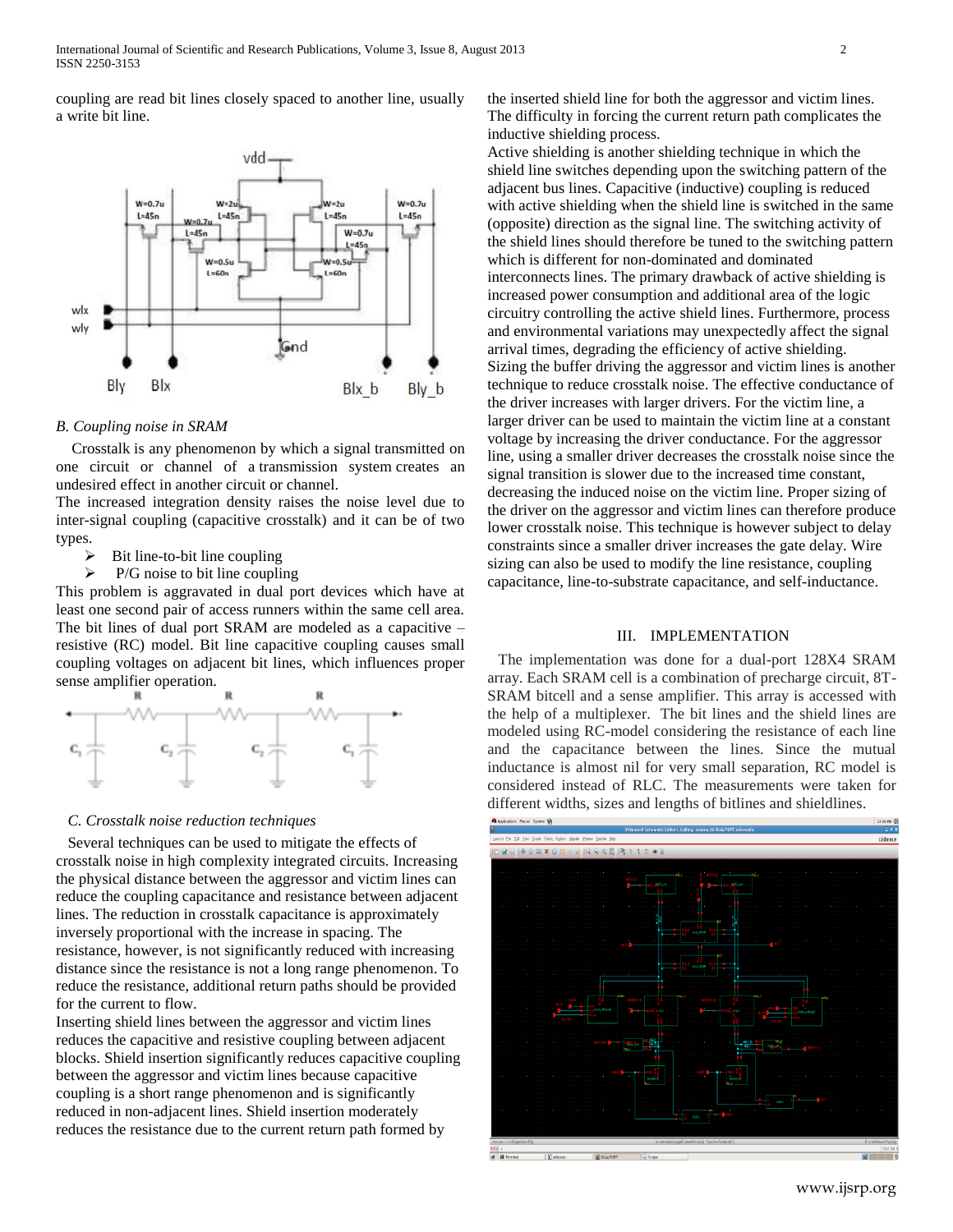International Journal of Scientific and Research Publications, Volume 3, Issue 8, August 2013 3 ISSN 2250-3153

## IV. ANALYSIS

The resistance and capacitance (i.e. ground capacitance and bit line coupling capacitance) – RC parameters change for different

spacing between the bitlines and different widths of the bitlines is listed in the below table.

| <b>Space</b><br>$(\mu m)$ | Width<br>$(\mu m)$ | <b>Resistance</b><br>$(\Omega)$ | gnd<br>$\mathbf{c}$<br>(fF) | c bit<br>(fF) |
|---------------------------|--------------------|---------------------------------|-----------------------------|---------------|
|                           | 0.07               | 387.58                          | 8.42                        | 15.16         |
| 0.07                      | 0.14               | 166.1                           | 12.66                       | 14.42         |
|                           | 0.21               | 154.93                          | 17.04                       | 14.58         |
|                           |                    |                                 |                             |               |
|                           | 0.07               | 237.27                          | 12.06                       | 9.2           |
| 0.14                      | 0.14               | 157.95                          | 15.67                       | 6.46          |
|                           | 0.21               | 100.78                          | 20                          | 6.44          |
|                           |                    |                                 |                             |               |
|                           | 0.07               | 210.29                          | 14.70                       | 4.97          |
| 0.21                      | 0.14               | 154.93                          | 17.68                       | 3.33          |
|                           | 0.21               | 100.78                          | 22                          | 3.31          |

*A. Crosstalk noise comparison with and without shielding* Shield insertion and physical spacing between adjacent interconnect are evaluated for several bit line widths and separation between the aggressor and victim. A comparison of shield insertion and physical spacing for different widths is illustrated in the figures below for a constant line length of 100um. Note that the distance between the aggressor and victim lines remains the same for both the physical spacing and shield insertion methods.



*B. Crosstalk noise comparison with and without p/g noise in*  $V_{DD}$ *line*

 For the 45nm technology that we are using, P/G noise becomes a significant design issue. The P/G network has become more resistive, increasing the noise within the P/G distribution network, with technology scaling. Additionally, with supply voltage scaling, the noise of the P/G network is more significant. P/G noise is the dominant source of crosstalk noise when the noise is greater than 10% of the supply voltage. Coupling from the aggressor to the victim is the dominant noise source when the P/G noise is less than 2%of the supply voltage. The P/G noise on the shield line reduces the efficiency of shielding because this noise also couples to the victim lines.